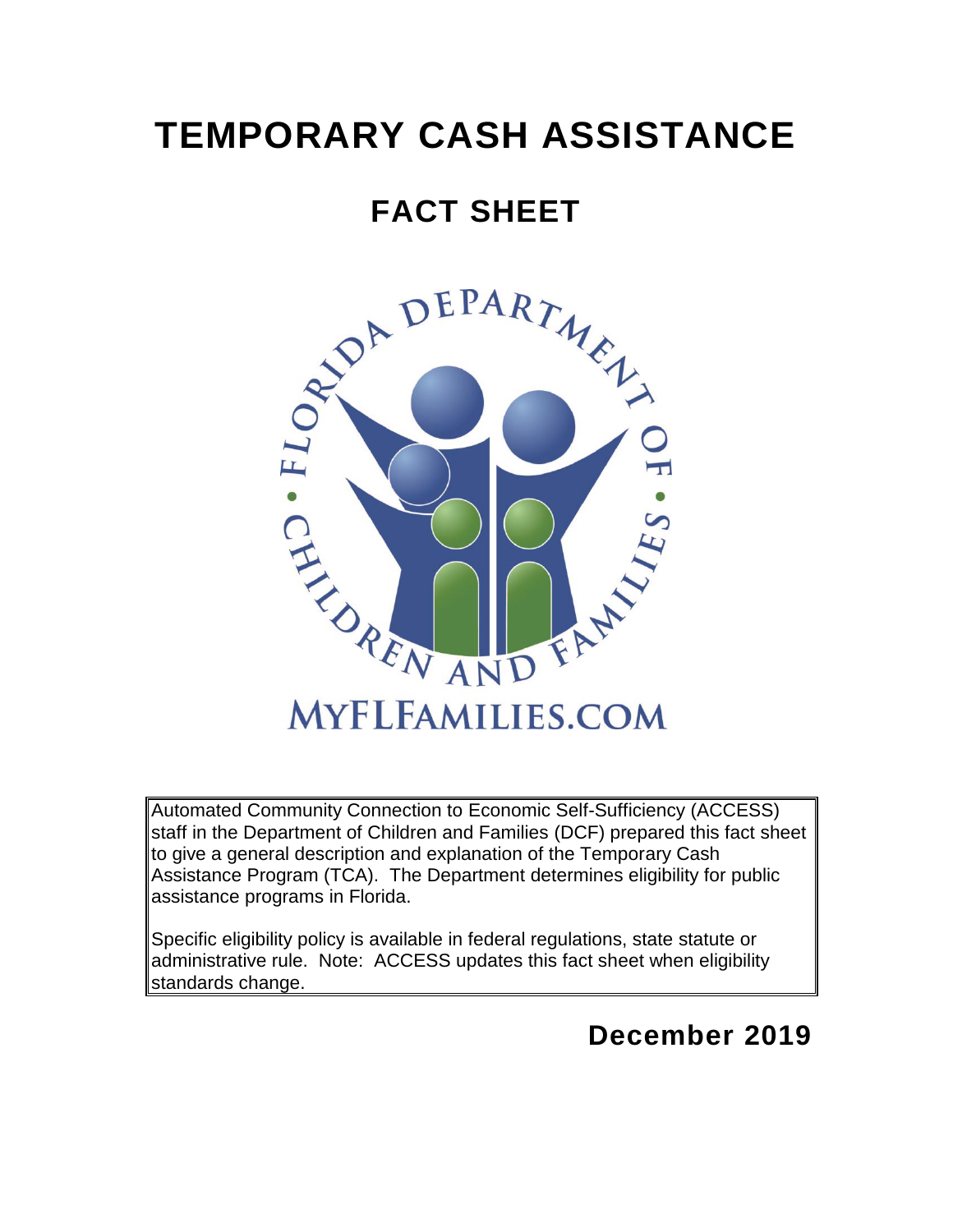# **DEPARTMENT OF CHILDREN AND FAMILIES AUTOMATED COMMUNITY CONNECTION TO ECONOMIC SELF-SUFFICIENCY (ACCESS)**

The ACCESS Program provides financial and medical assistance, food assistance, and other supportive services to needy persons and families. Each program has eligibility requirements from state or federal law.

Apply for assistance at [http://www.myflorida.com/accessflorida/,](http://www.myflorida.com/accessflorida/) by calling the statewide call center at 1-850-300-4DCF (4323) or by contacting your [local](https://www.myflfamilies.com/service-programs/access/map.shtml)  [Children and Families ACCESS Service Center](https://www.myflfamilies.com/service-programs/access/map.shtml) or [local Community ACCESS](https://access-web.dcf.state.fl.us/CPSLookup/search.aspx)  [partner site.](https://access-web.dcf.state.fl.us/CPSLookup/search.aspx)

# **Temporary Cash Assistance (TCA)**

# **Program Description**

The TCA program provides cash assistance to families with children under age 18 (or under age 19 if they are full time students in a secondary school or its equivalent) that meet the program's technical, income, and asset requirements. TCA helps families become self-sufficient so the children may remain in their own homes or the homes of relatives.

Pregnant women, with no other dependent children, in their third trimester of pregnancy may also be eligible to receive TCA; if their physician restricts them from work. Otherwise, TCA eligibility is available in the ninth month of pregnancy.

# **Social Security Number**

Everyone applying for TCA must have a social security number or proof of application for one. Individuals who are not requesting benefits for themselves do not have to provide a number or proof of application for one.

# **Residency and Citizenship**

- All individuals must be U.S. citizens or qualified noncitizens.
- All individuals must be residents of Florida. A resident is an individual who lives in the state for purposes other than vacation and intends to remain.

# **Assets**

• Assets are resources or items of value owned (solely or jointly) by an individual with access to the cash value of the assets. Households may have \$2,000 in countable assets. Homestead property value does not count toward the asset limit.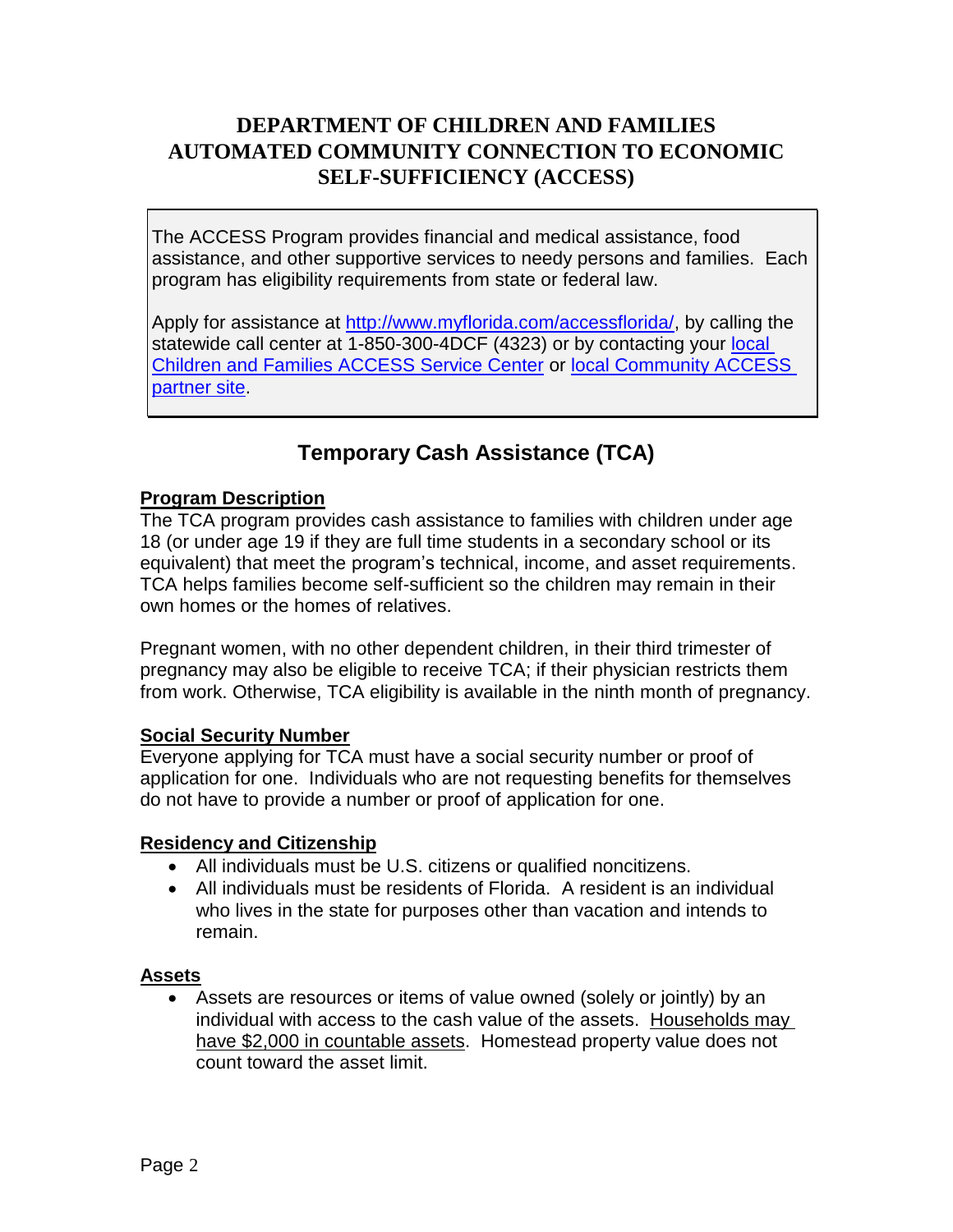- Licensed vehicles for individuals with a TCA work requirement may not exceed a combined equity value of \$8,500. Vehicle equity value in excess of \$8,500 counts toward the \$2,000 asset limit.
- Families without a work requirement may exclude one vehicle with an equity value of no more than \$8,500.
- Vehicles used to transport a physically disabled member of the assistance group are excluded from asset consideration.

# **Income**

Eligibility for TCA depends on the household's income. Net countable income (income minus allowable deductions) cannot exceed the maximum possible payment for the family size. (See TCA Benefit Chart on Page 6.)

# **Relationship**

A child must live in the home of a parent or a relative who is a blood relative of the child. The degree of relationship to the child can be no greater than first cousin once removed. Parents and children, including half-siblings, who live together, must apply together.

# **Work Requirements**

Local Workforce Development Boards (LWDBs) provide work activities and services necessary for participants to obtain or retain employment. TCA recipients must participate in work activities unless they meet one of the following exemptions:

- One custodial parent with a child under three months of age,
- Minor children under age 16 who are not the payee of the TCA benefit,
- Full-time students age 16 18 who are not the payee of the TCA benefit,
- Individuals receiving Social Security Income or Social Security disability benefits (SSI/SSDI), or
- Individuals in the home caring for a disabled family member.

Consequences for failure to participate in work activities include: 1<sup>st</sup> penalty: Cash assistance is terminated for entire family for a minimum of 10days or until the individual who failed to comply does so, whichever is later.

2<sup>nd</sup> penalty: Cash assistance is terminated for entire family for one-month or until the individual who failed to comply does so, whichever is later.

3<sup>rd</sup> penalty: Cash assistance is terminated for entire family for three-months or until the individual who failed to comply does so, whichever is later.

# **Time Limits**

Time limits apply beginning with the first non-prorated benefit issued on or after October 1996. An adult is limited to a cumulative lifetime total of 48 months. The following individuals are exempted:

• Child only cases (relatives whose needs are not included in the benefits)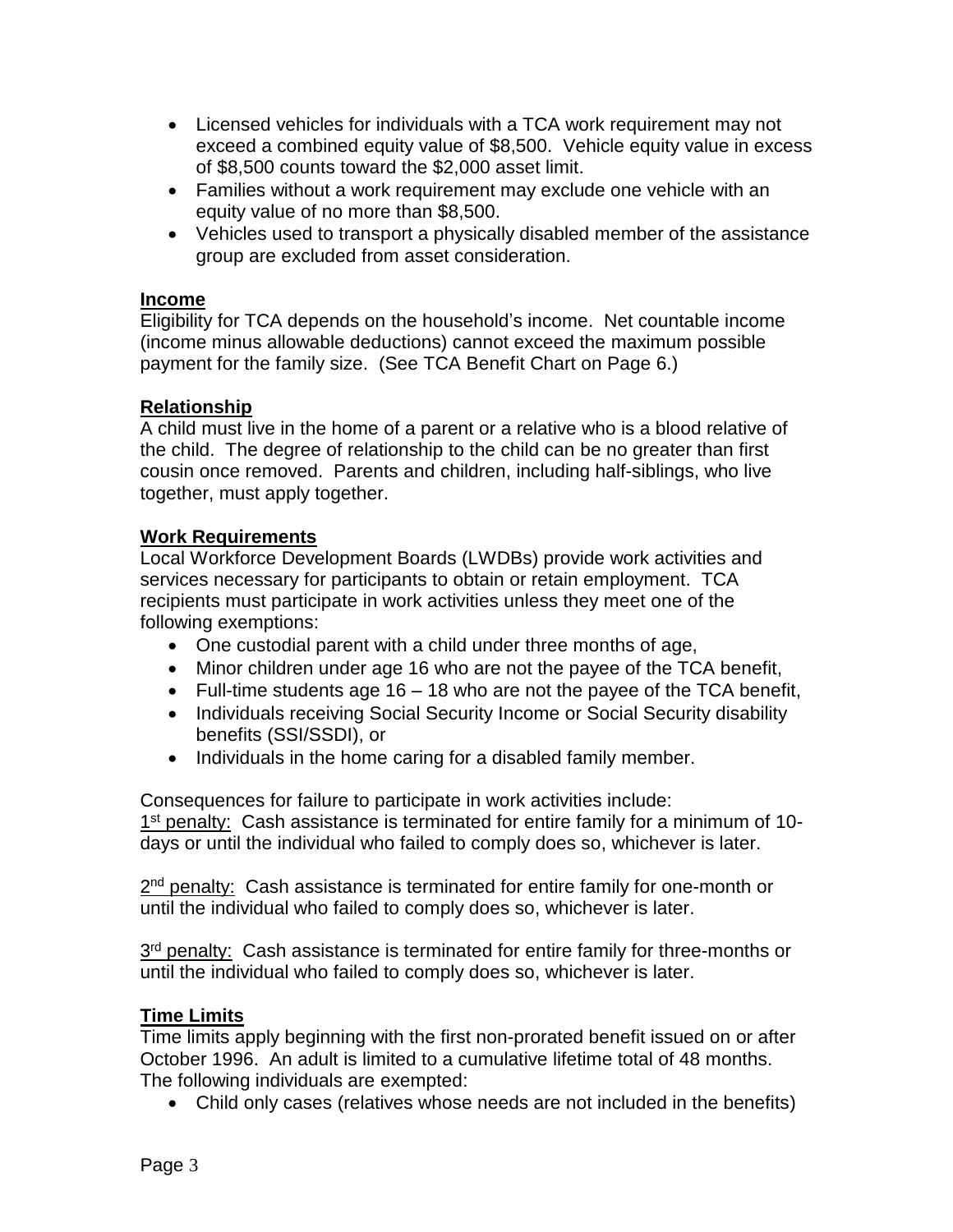- Months an individual caring for a disabled family member who resides in their home
- SSI/SSDI recipients
- A minor child

# **Family Cap**

The program limits additional TCA benefits for a child born to a current TCA recipient. These children will be evaluated to determine whether they will be added to the TCA benefit amount at the full amount, half amount, or no additional benefits.

When a child is born to a TCA recipient (more than 10 calendar months from the date of application for TCA) the family receives half of the normal increase for an additional person. For any additional children born to a TCA recipient, the family receives no increase. This provision does not apply to:

- a first-born child.
- when courts transfer legal custody of a child,
- when the children no longer live with their parents due to death or incapacitation, or
- when the mother is a recipient of SSI.

# **Learnfare**

Learnfare is a technical factor of eligibility for TCA. This policy has two separate requirements:

- School age children (age 6 up to 18) are subject to the school attendance requirement; and
- Parent(s) or relative(s) must participate in school conferences.

Families will lose benefits for any child who is habitually truant from school or who is a school dropout unless the child has "good cause" for non-attendance or a hardship exemption from the school.

Parents or relatives must have a conference with a school official each semester to discuss the child's school progress. A parent or relative will lose their portion of the benefits if they fail to participate in a school conference without "good cause".

The following relative(s) or parent(s) are exempted from school conferences:

- Relatives whose needs are not included in the TCA benefit;
- Parents or relatives who home school their children (with school approval); or
- Parents or relatives whose only child subject to educational participation meets a good cause or educational exemption.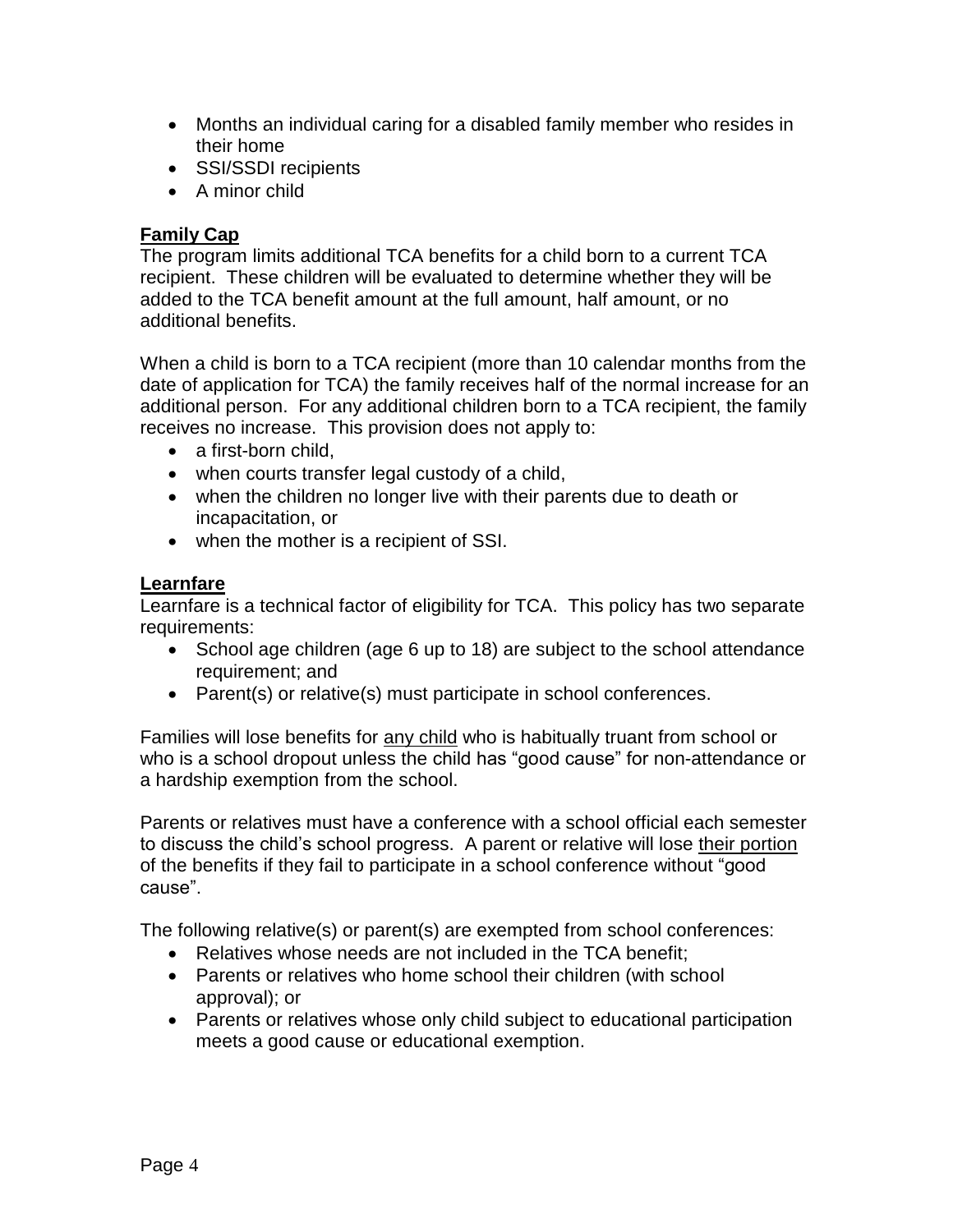# **Immunization**

To receive TCA for children under age five, the applicant must verify that each child has a complete record of all necessary immunizations or is up-to-date with immunizations. Immunizations are waived if the failure to immunize the child is because of religious reasons or good cause.

# **Child Support Enforcement**

Custodial parents or relative applicants must cooperate with the state's child support enforcement program to identify and locate the non-custodial parent(s), establish the paternity of the child, and obtain child support payments for the child. By accepting TCA, the family is attesting to sign any right, title, and interest of its support to the Department.

When the parent or caretaker refuses to provide information regarding the noncustodial parent(s), TCA benefits are denied, unless good cause is granted.

**Note:** A pregnant woman with no other deprived children is not subject to child support cooperation until the child's birth.

# **Relocation Assistance**

Eligible families that need resources to escape domestic violence, move to another area with greater employment opportunities, or to accept a job offer, may choose a lump sum relocation payment instead of a monthly TCA benefit.

Families that accept the relocation payment for employment related reasons may not reapply for TCA for six months, unless they have an emergency. If these families reapply within six months, they must repay a prorated amount of the relocation assistance payment. Relocation assistance eligibility is determined by LWDBs.

# **Up-front Diversion**

Up-front diversion is a one-time payment of up to \$1000 to help families facing an unexpected emergency. A family receives this payment instead of ongoing TCA. An up-front diversion payment is available to TCA-eligible families that:

- Meet certain up-front diversion eligibility requirements,
- Agree not to apply for TCA for three-months, except in an emergency, and
- Receive approval for the payment from the LWDB.

If the family has an emergency and re-applies within three months of the diversion payment, they must repay the entire diversion payment through eight months of a prorated reduction to the TCA payment.

# **Cash Severance Benefit**

Cash severance is a one-time cash assistance benefit of \$1000 available to certain recipients who choose to terminate their TCA benefits. Those eligible must: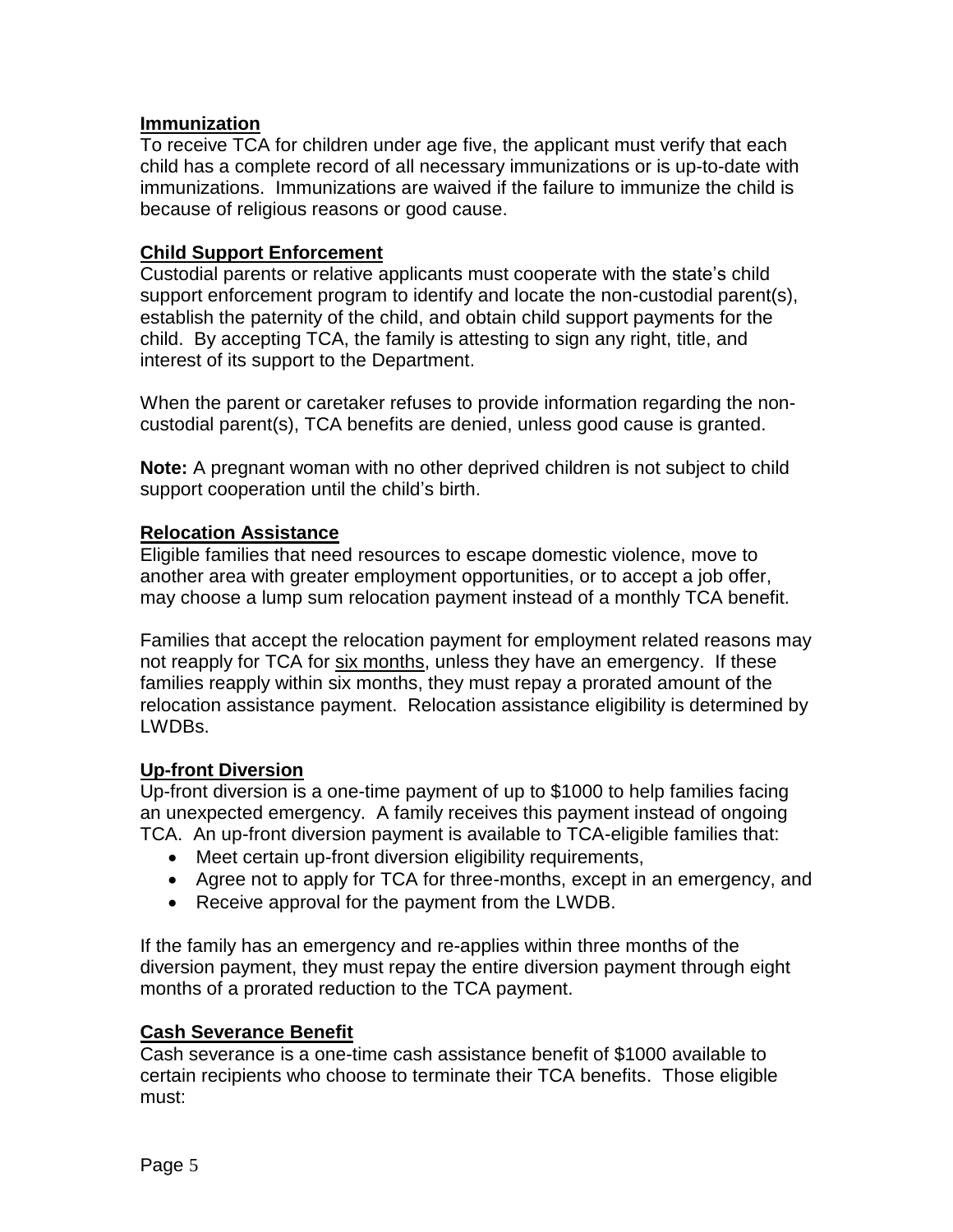- Be a recipient of TCA, but also employed and receiving earnings,
- Show receipt of TCA at least six consecutive months in Florida since October 1996,
- Expect to maintain employment for at least six-months, and
- Sign an agreement not to apply for cash assistance for six-months, except in an emergency.

If the family has an emergency and reapplies within the six-month period, they must repay the entire severance payment through eight months of a prorated reduction to the TCA payment.

# **Temporary Cash Assistance Benefit Chart**

The chart below shows the maximum payment of TCA available based upon the family size and the amount of the family's shelter obligation. A household's actual TCA payment will vary based upon the household's countable income. The family size is the number of eligible household members in the family.

| TEMPORARY CASH ASSISTANCE MONTHLY PAYMENT |                           |                 |          |  |
|-------------------------------------------|---------------------------|-----------------|----------|--|
| <b>MAXIMUMS</b>                           |                           |                 |          |  |
|                                           | <b>Shelter Obligation</b> |                 |          |  |
|                                           | \$50.01 and up            | $$0.01 - 50.00$ | \$0      |  |
| <b>Family Size</b>                        | Payment                   | Payment         | Payment  |  |
|                                           | Standard                  | Standard        | Standard |  |
|                                           | \$180                     | \$153           | \$95     |  |
| $\overline{2}$                            | \$241                     | \$205           | \$158    |  |
| 3                                         | \$303                     | \$258           | \$198    |  |
| 4                                         | \$364                     | \$309           | \$254    |  |
| 5                                         | \$426                     | \$362           | \$289    |  |
| 6                                         | \$487                     | \$414           | \$346    |  |
| 7                                         | \$549                     | \$467           | \$392    |  |
| 8                                         | \$610                     | \$519           | \$438    |  |
| <b>Additional Person</b>                  | $+$ \$62                  | $+ $52$         | $+ $48$  |  |

# **Relative/Nonrelative Caregiver Program**

Provides monthly financial support to relatives and nonrelatives meeting "child only" TCA eligibility requirements that:

- Have custody of a child adjudicated dependent by a Florida court and placed in the home of the relative or nonrelative by the Department of Children and Families,
- For Relative Caregiver Program, the relative must be within the fifth degree of relationship to the parent or stepparent of the child placed in their care (also includes any nonrelated half-siblings of the child), and